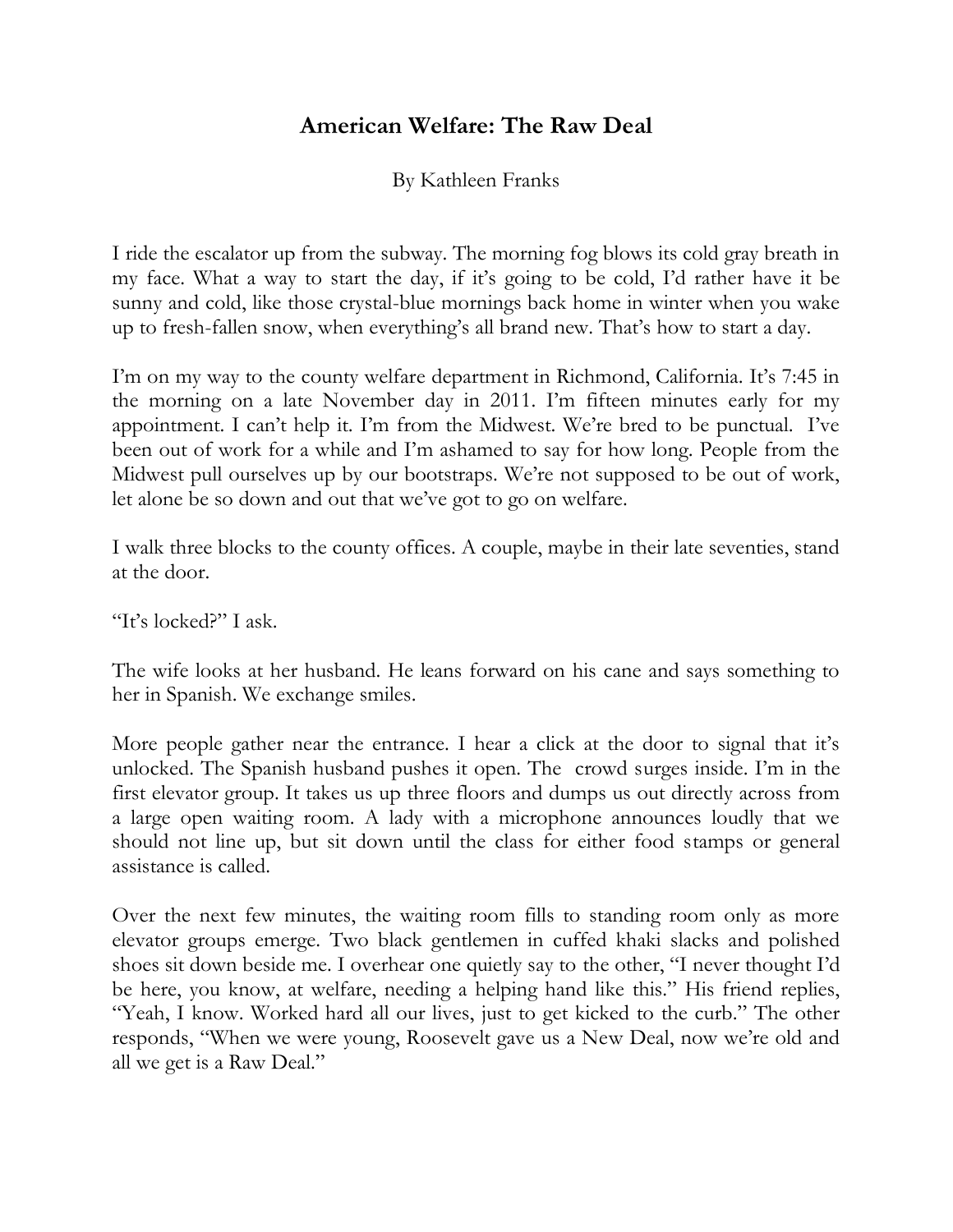I look around the waiting room. A silver-haired Asian grandmother cradles her granddaughter in her lap. A younger Asian couple sit beside her. A white woman, probably in her twenties, sits across from the Asian family. She clutches a big red leather book to her chest, with the words, "Holy Bible," facing outward. An elderly man in a crumpled hat hobbles into the waiting room pulling a metal cart behind him, stuffed to the brim with coats, sweaters, shoes and plastic bags. He leans against the wall.

A door opens and a worker shouts over the din of the room that the general assistance class should line up in front of her. I will have to wait for the next call. Today I'm here for food stamps.

Ten minutes later, the same woman appears and calls for the food stamp class to line up. A uniformed security officer escorts us through the back offices, past cubicles where photos of family and potted plants and sweaters hanging over chairs make it look like any other office, except for the armed guards. We're taken to a room where rows of long gray metal tables and chairs await us.

A woman, no more than thirty years old, stands in front. She wears narrow-legged tan slacks offset by red high heels. Her straight blonde hair cascades over a faded red sweater. She introduces herself as our class instructor and begins by telling us to put our identification documents and bank statements inside the file folder in front of us. She gathers them up and hands the folders to a lady sitting at a table in the front who disappears to make copies.

"Listen up! This is the class for food stamps. Please follow instructions carefully and don't jump ahead! You will make mistakes if you do, trust me, some of these forms are difficult to understand. There's always a few in the class who don't follow directions. Your group is no different from the others that fill this room every day."

The first paper we are told to take out of the white packet in front of us is the one entitled, "Early Fraud Prevention and Detection Information." The class instructor says, "This is the government. If you are caught trying to scam the system, you will be prosecuted up to twenty years in prison. Any questions?"

The room is silent. We are told to sign the document and put it aside.

"Now," she asks, "how many of you have a permanent address? Raise your hand!"

I raise mine and turn to look around the room. Less than a dozen hands are up.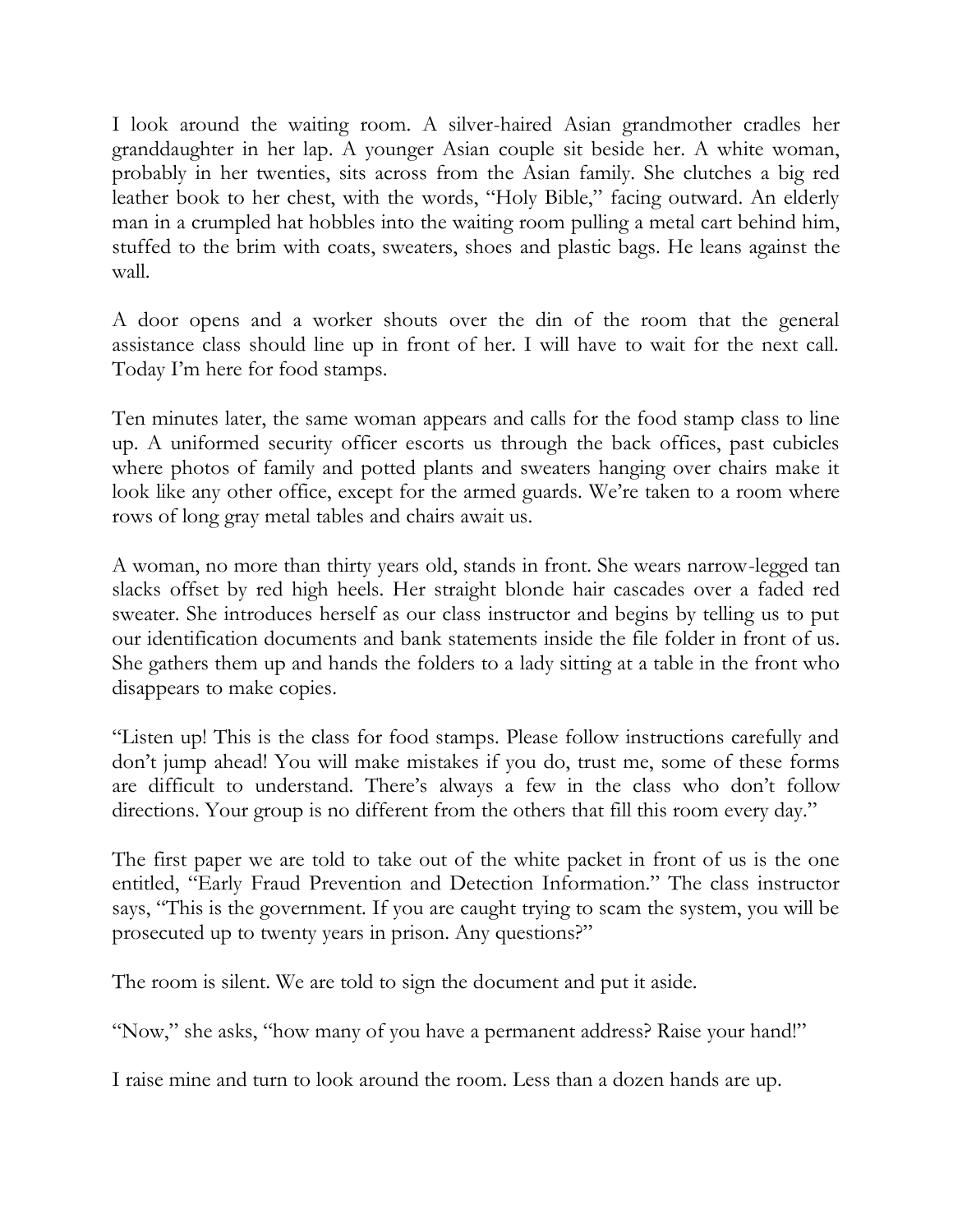"Okay," the instructor responds while holding up a paper, "Take this one out of your white envelope now. It's blue. This is the one for those who do not have an address. Those of you who do have a place to call home will have to be patient while the rest fill out this form."

It takes several minutes while she makes the rounds to answer individual questions. Everyone has a different circumstance and needs help with the form. When all are completed, she announces, "You can use the county offices as your address now. Lots of people do. You can pick up your mail at the intake window between the hours of 8 to 5, Monday through Friday."

The next form to fill out is titled, "Statement of Shared Housing." The upper half of the paper has several boxes for putting in the names and relationships of everyone you live with. Questions follow as to how much you contribute for rent, food and utilities and if you share meals. Multiple lines skip across the bottom of the page for the signatures of anyone over the age of eighteen who lives in the household. We are told to bring the completed form to our next appointment.

The instructor holds up a double-sided yellow paper, "This one has questions about your health, your criminal history, your drug habits, and any school you may be attending, again, I ask that you follow directions. Don't jump ahead."

We get to a question about convictions for felonies including drugs. It's a two-parter. The first has to do with felony convictions; the second part has several boxes to check with questions about drug rehab programs, possession charges, and other details. The instructor tells us to fill out the first part completely before moving on to the second set. She tours the room as we proceed and stops halfway to hold up an applicant's paper.

"Here's an example of what you were not supposed to do. Just because you have been in rehab doesn't mean that you are a felon. But by checking the boxes under the question on felony convictions, you are placing yourself in that category. I told you not to jump ahead. So now, you have to draw a line through those answers."

A collective groan circles the room.

"By the way, if you are accepted into the food stamp program you will be tested for drugs. If you fail the test, no food stamps for you. Oh, and just to let you know, the maximum benefit for food stamps is \$200 per month."

We get to the question on school.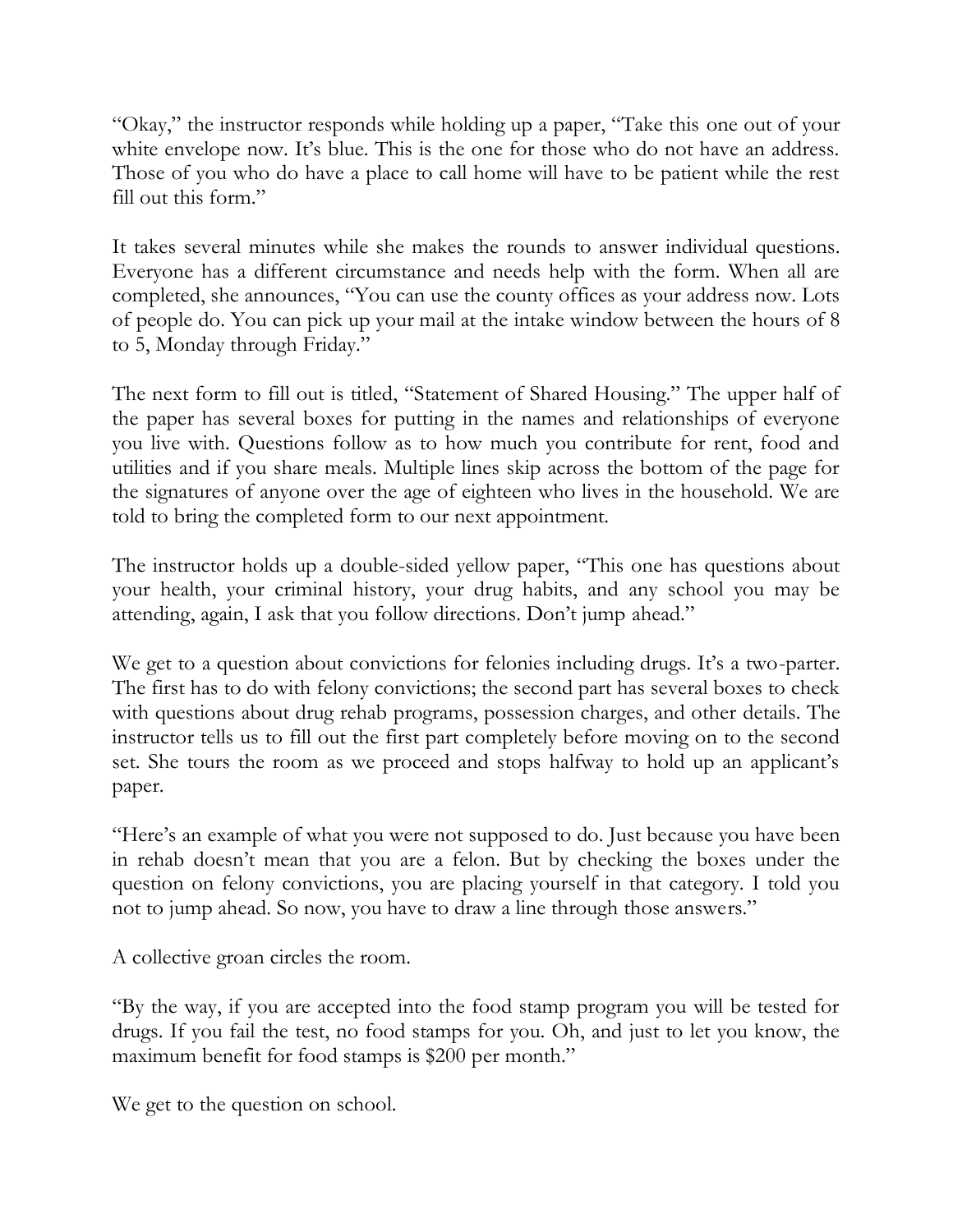"If you are in school and not working, you will be automatically disqualified." she explains, "I know that doesn't make much sense, but that's how it is."

A young Latina raises her hand and says that she is in school and not working. She explains that she is diligently looking for a job but hasn't found anything yet.

"Well, do you have a little sister that you can say you babysit for?" the instructor asks, and

without waiting for the woman's reply, tells her that she needs to find a way to truthfully

answer the question. The solution invokes laughter from the back of the room.

We get through the entire packet of forms in about an hour and a half. Toward the end of the class, the instructor says, "I know you guys are getting tired of all this. I can't wait to get out of here either. It feels like jail."

A guy in the back row says, "Well, at least you got a job and with benefits, too."

"Yeah, I got a job, but I don't have benefits. They upped the premiums and I can't afford 'em anymore."

The woman who had taken our documents to be copied steps inside the classroom holding the numbered file folders. It takes a few minutes while they are distributed to each applicant. Class is finally dismissed and we're told to sit in the waiting room until our names are called to get our next appointment time. Mine is for Thursday of the following week.

At home that evening, I think about the instructor not being able to afford the cost of her healthcare premiums. Later I mention this to a friend.

"That's probably her own damn fault for not managing her finances. I'm sure she could afford her premiums if she got rid of her cable TV, internet and cell phone," my friend says.

I reply that healthcare coverage can be several hundred dollars a month these days, much more than the cost of cable TV, cell phone and internet service combined. My friend agrees that premiums are high, but sticks to her argument that the woman should be able to afford healthcare above anything else.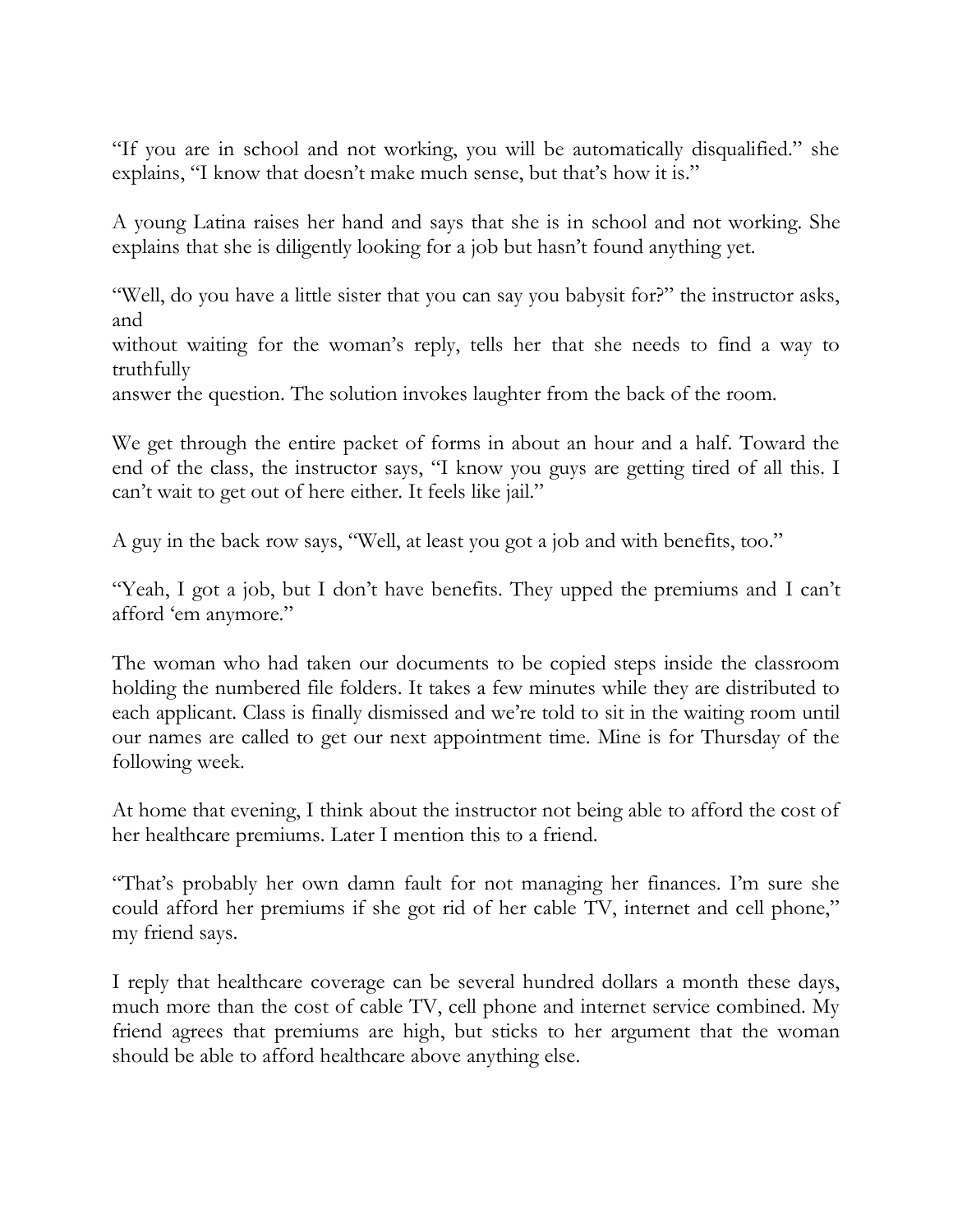I leave the conversation at that. Maybe it's true. Maybe this woman is a lousy money manager, but then again, maybe she has a slew of bills that she's trying to pay off, or student loans, or maybe she's a single parent and has children to feed, or aging relatives who live with her, or disabled family members, who knows, all I know is that I've got to get my forms ready for my general assistance appointment on Thursday.

Once again, I'm fifteen minutes early. Sure, I could have taken a later train, but I didn't want to chance it. The packet for public assistance states in big bold letters, "IF YOU ARE LATE FOR AN APPOINTMENT, EVEN BY ONE MINUTE, YOU WILL FORFEIT YOUR APPLICATION AND HAVE TO START ALL OVER." For a person from Ohio where punctuality is prized, this is a fair warning.

It's another cold foggy morning. I walk the three blocks to the county office. I find a bench nearby. The drizzly dampness is not enough to drive me to the shelter of the doorway. A petite black woman in an oversized trench coat sits down next to me. I say hello. She returns the greeting while taking out a pack of cigarettes from her purse.

Almost immediately, a nice-looking Latino man with a neatly-trimmed mustache approaches her. I recognize him as one of the men from my food stamps class the other day. He sat right across from me. He was one of the homeless who needed help filling out the form.

"Can I pay you for a cigarette?"

"How much?" she responds.

"Twenty-five cents?" he replies with a winning grin.

She takes a long drag while he anxiously awaits her answer, "No, I don't think so," she replies.

"Fifty cents?" he persists.

"No, I really don't have many left," she says.

He smiles and wishes her a good day as he goes back to the growing crowd waiting at the door.

"I can't afford to share my stuff," she says to me, "I could use the cash. I only have a taxi voucher to get back, but fifty cents for a cigarette isn't gonna help me much."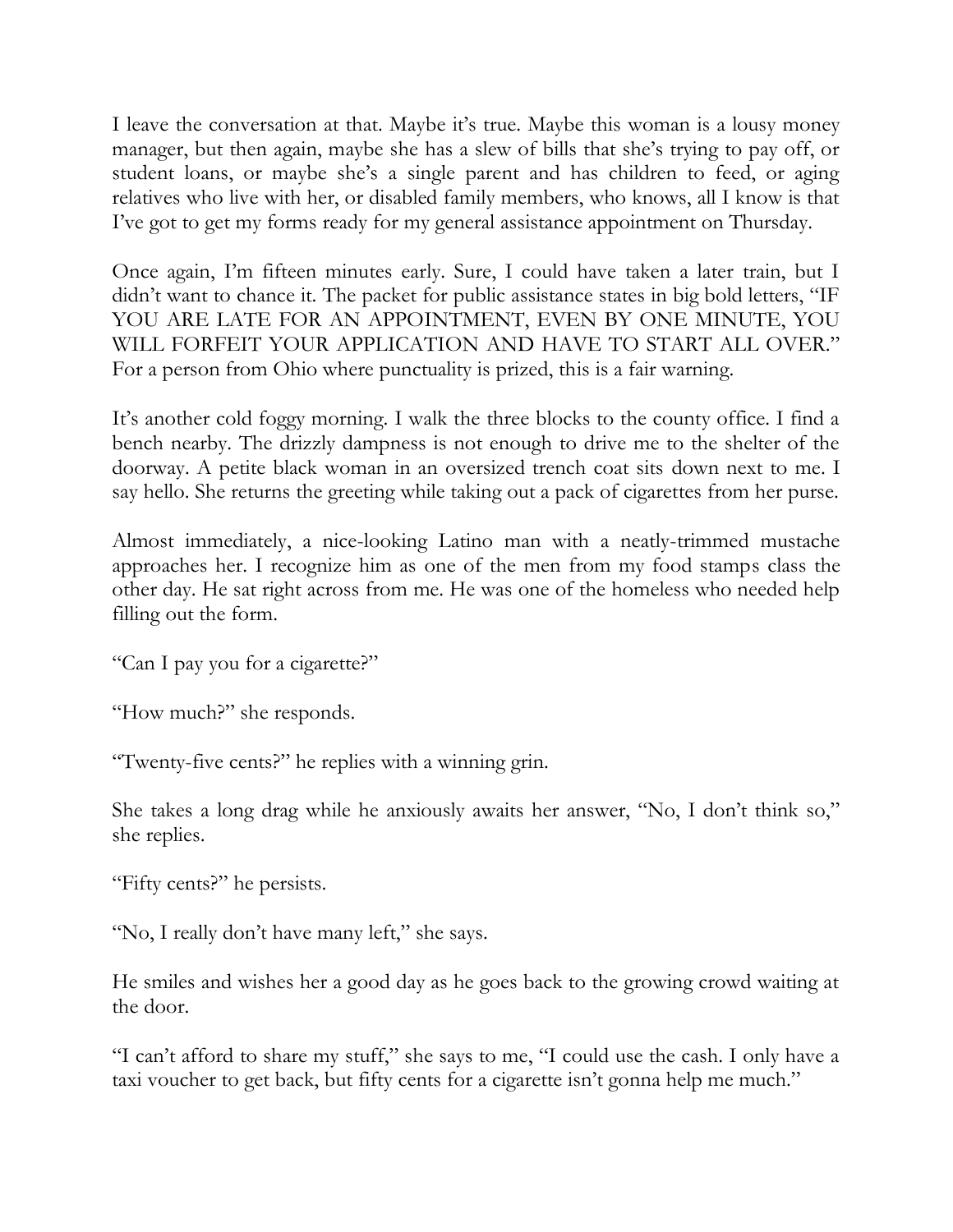"You live around here?" I ask.

"Umm... yeah," she replies hesitatingly.

Just then a frail white woman whose weathered face alone tells of her worn-down life, approaches my bench-mate.

"Can I please have a cigarette?" she implores.

"Uhh .. no, I can't. I don't have many left."

"Please? I can give you a bus pass," she barters.

The black woman looks over my shoulder to the waiting crowd.

"Guess he won't see this," she says to me, then taps a cigarette out and lights it for the lady.

"Thank you, God will bless you, I know he will," the woman says, "You've got a good heart."

The crowd begins to shuffle toward the door. I get in line. A man with a bronzed face stuck under a cowboy hat steps in the elevator with me. His denim jacket and jeans look authentically faded and frayed, not like the fake ones bought by teenagers at the mall. I glance at his shoes. His boots tell a story deep as the wrinkles on his face. I suspect he's not from around here, then he says, "Shit. This fog chills my bones colder than a well-digger's ass in Montana." I shoot him a knowing grin, not that I've dug any wells in Montana, but I have spent many a sub-zero day in that Big Sky Country.

The routine is the same as the other day. We are told to wait until the class for general assistance is called. I find a seat and pull out a book. I'm reading the former NEA chairman's book, "Arts, Inc., How Greed and Neglect Have Destroyed Our Cultural Rights." I have an earnest interest in promoting art as a way to alleviate societal ills. Call me idealistic.

I glance up to notice a woman with spiky blonde hair, maybe mid-twenties, in line at the intake window. She's dressed in snug-fitting royal blue velour pants and a yellow hoodie. A toweringly handsome black man in a shiny-new Nike jacket, baggy jeans and unlaced athletic shoes, sidles up to her back, puts his arms around her waist and says, "Good morning, sweetheart."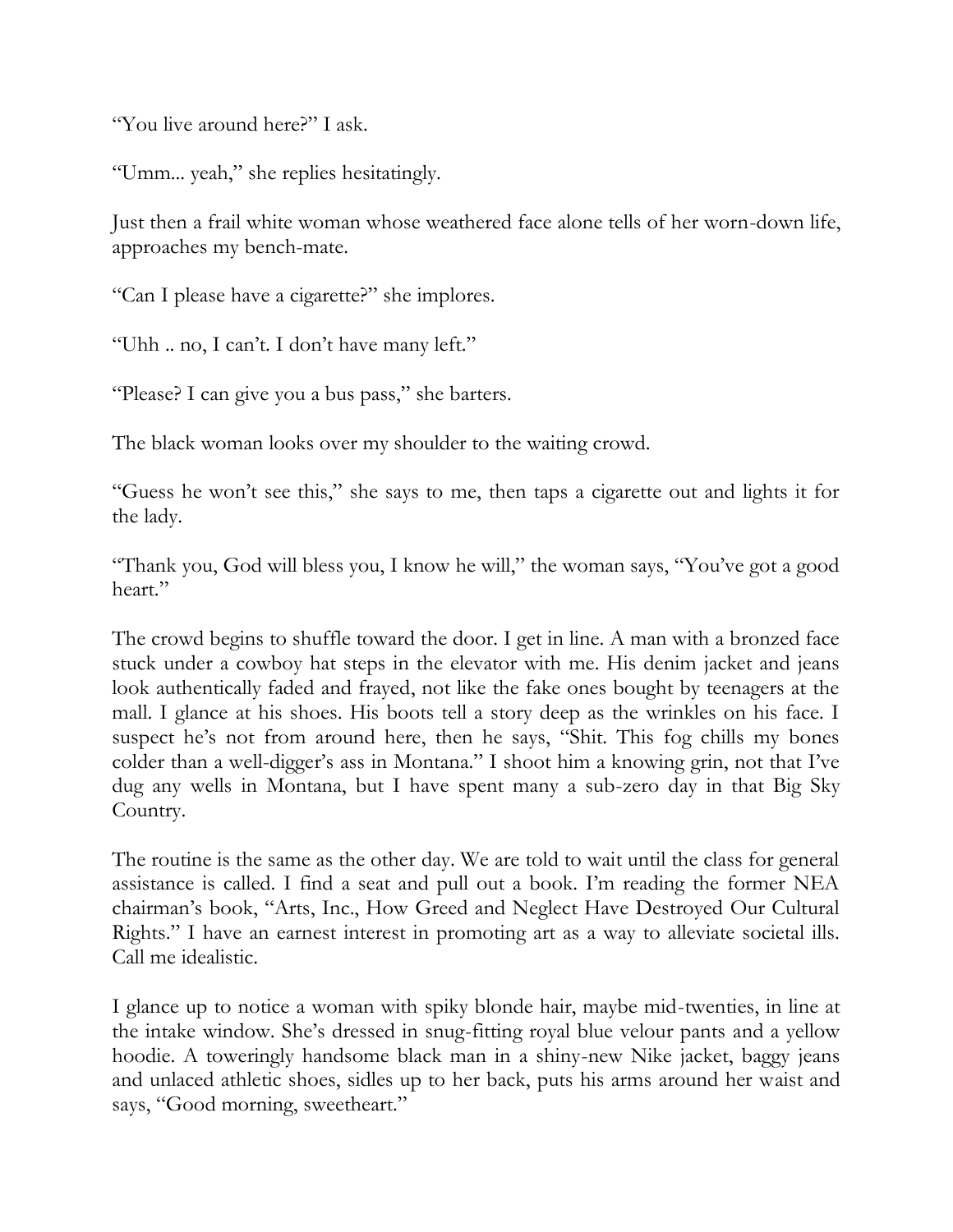She elbows him hard and turns to give him a dirty look. He laughs and heads to the back of the line.

When she is finished at the window, she sits along the wall. After the Nike-jacketed guy gets through the line, he saunters to a chair, walking right by her without a glance. Two minutes later, she looks down the wall to see where he is, gets up and moves to the empty chair beside him, puts her hand on his leg and her head on his shoulder. I am surprised. What prompted all that? Has she decided to make a stab at a relationship with this guy? Does she already know him and they were just playing around the whole time? These and many other questions will be answered in the next episode of "The Waiting Room at Social Services."

In the meantime, a woman announces the class for general assistance. As before, a security guard escorts us to the classroom. We check our names off on a sign-in sheet at the door and take a seat. The instructor, a lady with a close-cropped Afro and dressed in light gray sweats, gives the same speech on following directions and paying attention that we heard in the food stamp class.

Then she says, "Listen. I know this is a lot, you all being here, applying for welfare. I know it's difficult. Life can get tough and that can be depressing. That's right. We're all depressed. You've got to be if you're so down and out that you're here today. Look, I'm depressed, too. My mama died eight years ago and I still miss her, so it's nothin' to be ashamed about, being depressed, it's just part of life sometimes. I'm not sayin' you're crazy, I'm just sayin' that you're depressed. No offense. Okay, now that we've got that out of the way, I'm going to show you a video on the application process, then you're gonna take a mental health test."

An Asian girl sitting next to me raises her hand, "If we don't pass the test, will we be disqualified?"

"No, the test is just to determine if you need to see the county psychiatrist or not. Don't worry about it. Just answer the questions best you can," she explains.

The video lasts ten minutes. Then the instructor passes out the test. It's one of those where you have to fill in the little circle with a #2 pencil. Fifty-three questions. She tells us that we can jump ahead, rather than wait for the recorded monotone voice that slowly reads every question and repeats the same multiple choice responses after each one: never, hardly ever, sometimes, frequently or all of the time.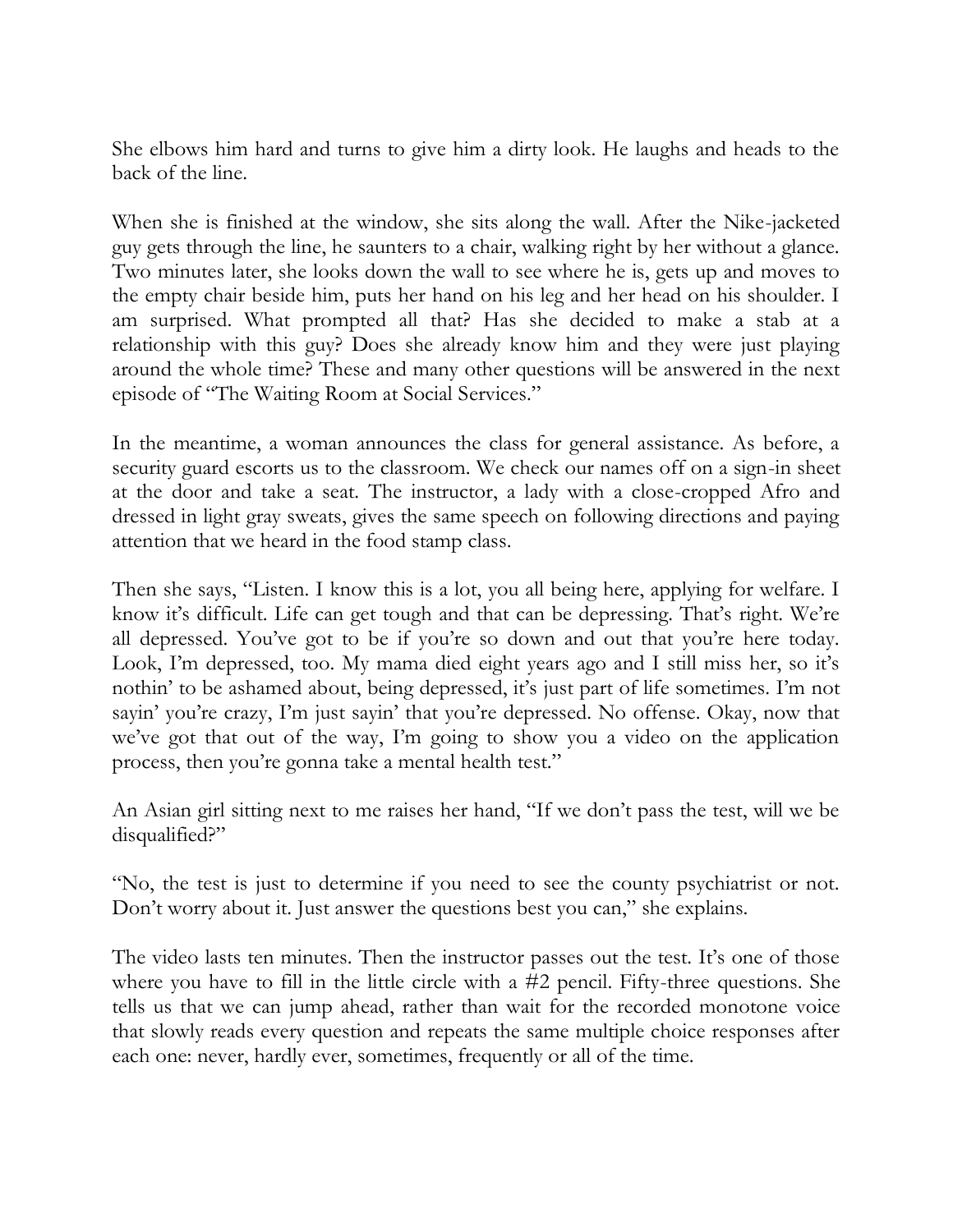The questions cover a variety of issues. Here are some random examples: Are you afraid to ride public transit? Do you ever feel like punching someone? Do you think that God is punishing you for your sins? I get through them quickly, then sit there for a good twenty minutes trying to tune out the guy on the recording. Finally we are dismissed and told to sit in the waiting room until our names are called to receive our next appointment where we will meet with our intake worker to determine eligibility. We are informed to arrive an hour early for the interview.

My appointment is in the afternoon at 2:00. I arrive one hour early as instructed. This time I get out my notebook. In a few minutes, the door to the back office opens and an older black woman steps out.

"Okay, people, this is not welfare as you might think it is. This is a work program. If you can't work, you should leave, go see your doctor and get a letter to verify your disability. Otherwise, stick around. Today we have five social workers on duty. There are twenty-six of you here. That's not bad. Consider yourselves lucky. I've been here when only four workers have had to interview thirty applicants. If everything runs smoothly, we should get out of here before 5:00. Here's how it works. We call your name in no particular order. Things don't go alphabetical around here and you can't take a number like at the deli. That means that you just have to wait. If you're still here at 4:45, though, you'll have to get a new appointment. We close right at 5:00. I'm sorry if you don't get called today. On your way home, stop to buy a lotto ticket, your luck can only get better, honey."

I settle back in my chair and continue writing. Other applicants pass the time on their cell phones. I wonder how people who are destitute can afford such luxuries, but then, this is America. We find ways to indulge. After a good twenty minutes or so, a social worker comes out to call the first person in for their interview. I see how this process could take a while. I figure I'll get a fair amount of work done. In a few minutes the elevator opens and out steps the same couple from the waiting room scene of the other day. You know, the spiky blonde and the unlaced shoe guy. She approaches the intake window and plops down a stack of papers on the counter. Her man turns to look over the crowd in the waiting room and smiles as he finds a buddy of his leaning against the window sill. He ambles to the back wall.

The hum of the waiting room is pierced by the blonde shouting at the clerk, "What do you mean, I have to make a new appointment? I'm only a half hour late!"

The blonde's main squeeze hears his woman's protest and bolts to the front counter, "Look, I don't have time to make another god damn appointment. I got more important shit to do than hang around here," the boyfriend bellows. Then he looks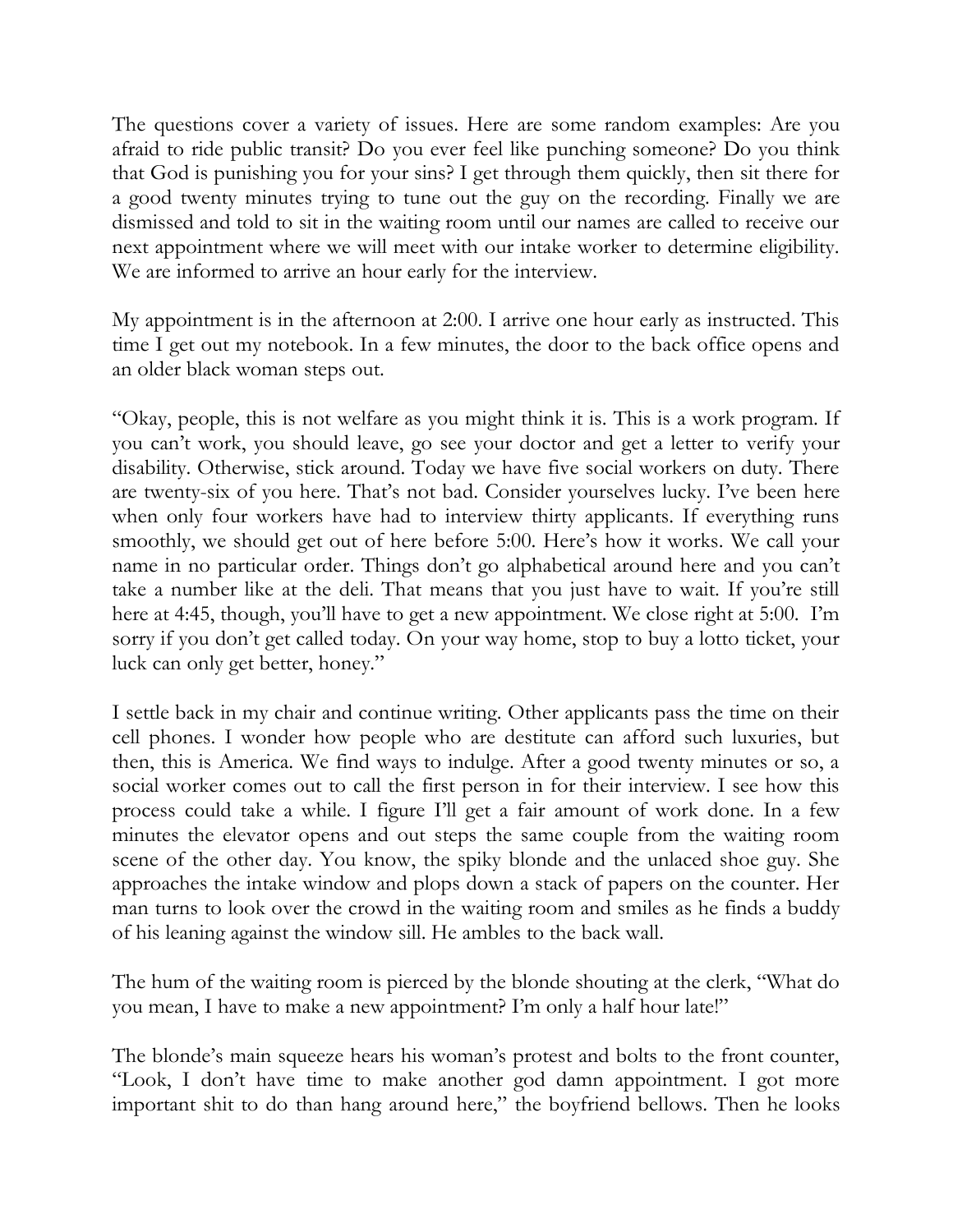across the room toward his friend and says, "Shit, I'd still be asleep if it weren't for havin' to dick around here. What's a hundred sixty dollars gonna get me?"

He snatches the papers off the counter and hurls them across the room, then saunters toward the elevator. His velour girl scoops them up as he yells, "Leave that shit there. We don't need it."

The drama is interrupted by a cell phone ringing directly behind me.

"Hello beautiful daughter of mine. How was school today? Uh huh... that sounds good. Hey listen, I'll call you back. I'm uh... I'm uh... in this thing right now. I'll be home later. Daddy loves you."

A couple hours pass without any further commotion. A few people come in to pick up their mail. I'm absorbed in my notes when my name is called. The same security officer from the food stamp class escorts me through the back offices. I am directed to the last cubicle on the right.

An Asian woman, smartly dressed in a navy pencil skirt and neatly-pressed tattersall shirt, stands up from her desk, extends her hand, asks me to please sit down. She looks over my application for a minute, then says, "You know, general assistance isn't really much. The maximum award is \$158 per month which you can draw for nine months during one calendar year. After that, if you still require assistance, you must wait three months to reapply. And, by the way, the money is given out as a loan."

"Oh, I had no idea that welfare is a loan," I reply.

"Well, it's not like anyone is going to come knocking on your door to repay it. However, it will be deducted from your tax returns." she responds, "In order to receive ongoing benefits, you must show proof of applying for at least three jobs per week. We will issue a bus pass for you."

"Okay, I understand."

"Is this your first time applying for government assistance?"

"Well, it's been awhile," I answer, "about forty years."

"I thought so. You seem disoriented. A lot has changed in forty years. Just to let you know how things work now, every county is different. If you lived across the bay, the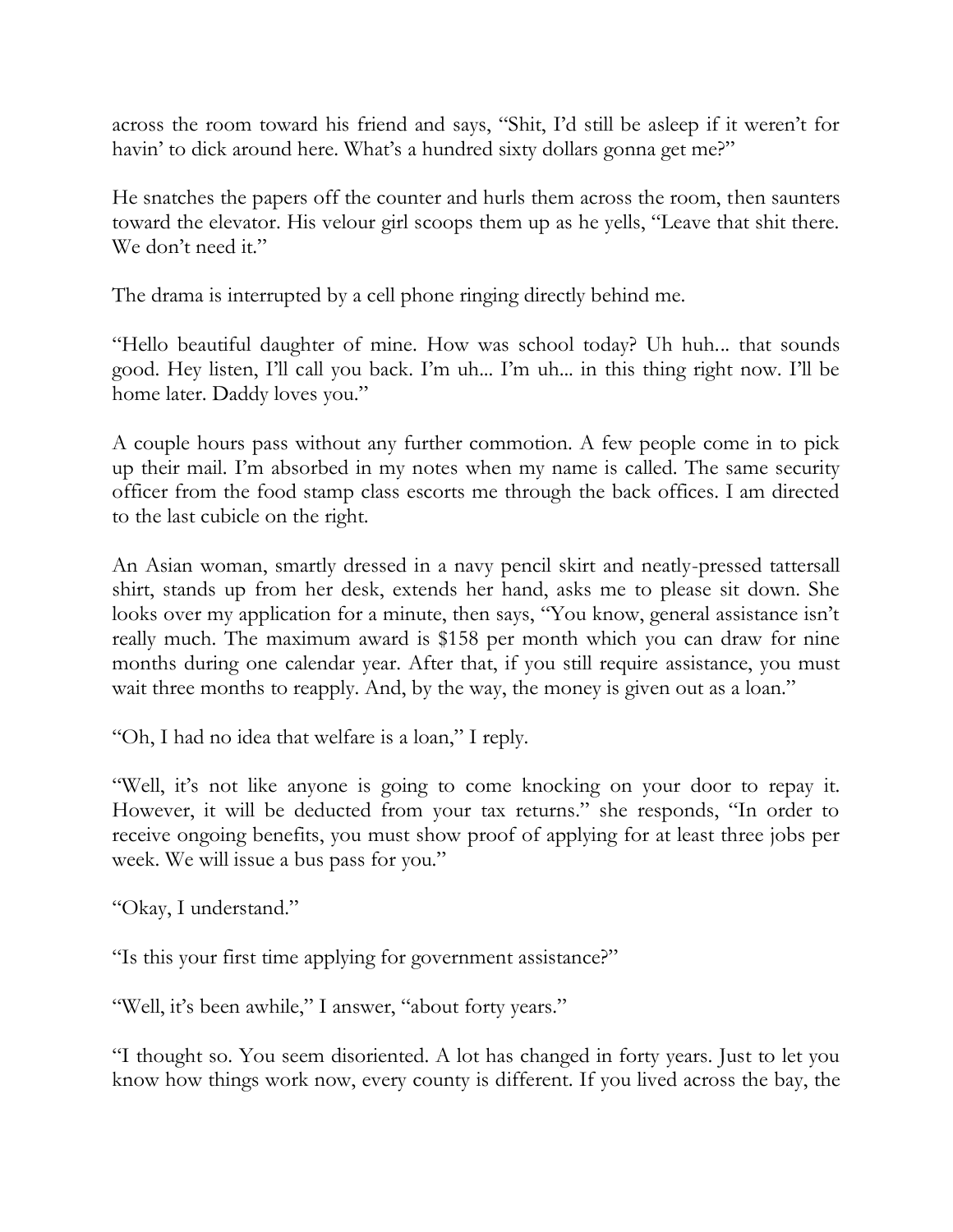cash is not given out as a loan, but you are expected to work in exchange for benefits."

"Doing what?"

She grins, "Well, you don an orange vest and clean the streets."

My mind flashes on the image of myself in a day-glo orange vest, dirty jeans and clunky work boots, stooped over the gutter in San Francisco, picking up trash, "How many hours per week do you work and is the dollar amount the same per month?"

"I'm not sure about the hour requirements, but the cash benefit is about the same, " she answers.

"I still have to get my landlord's signature and a few other documents copied, then I will mail it all in. I appreciate you helping me today."

"It's my pleasure, and I wish you the best of luck," she responds.

I dose in and out of sleep that night. Somewhere in my lucid dreams, Tillie Olsen's opening line, "I stand here ironing," from her story, 'Tell Me A Riddle', circles my mind like a ticker tape. I get up. Turn on my computer. Search for the story. Download a copy. Read it through. Lean back in my chair.

I stood ironing when my son was an infant, back in '71. I ironed his cloth diapers. The cotton flannel ones I sewed on that Kenmore machine whose bobbin never let a thread go by without puckering it. I stood there ironing dozens of diapers in my kitchen on the board that dropped from the wall. Daily pressing out the wrinkles of my crumpled life. Bearing down on worries. Will the water get shut off tomorrow? Will the landlord let us go another month? What to fix for dinner? That last one was easy. Never a need to survey my cupboards coming up with recipes. The sparse content dictated what to cook. I remember a time when all I had was a box of raisins, a sack of flour, a bottle of corn oil, and a cylinder of salt. My refrigerator's interior gleamed white against the red cabbage living lonely with the quart of milk and a half dozen eggs. Dinner that night was a cabbage-raisin pie. I fluted the edge as lovely as my grandmother's.

I close my computer. Head for my laundry room. It's 2:00 a.m. I open the cabinet and pull down the ironing board. Plug in my iron. Fill it with water. Get out a stack of pillow cases. I stand here ironing. Without my children banging old pots and spoons on that kitchen floor. Without my husband hunched over his old chemistry books